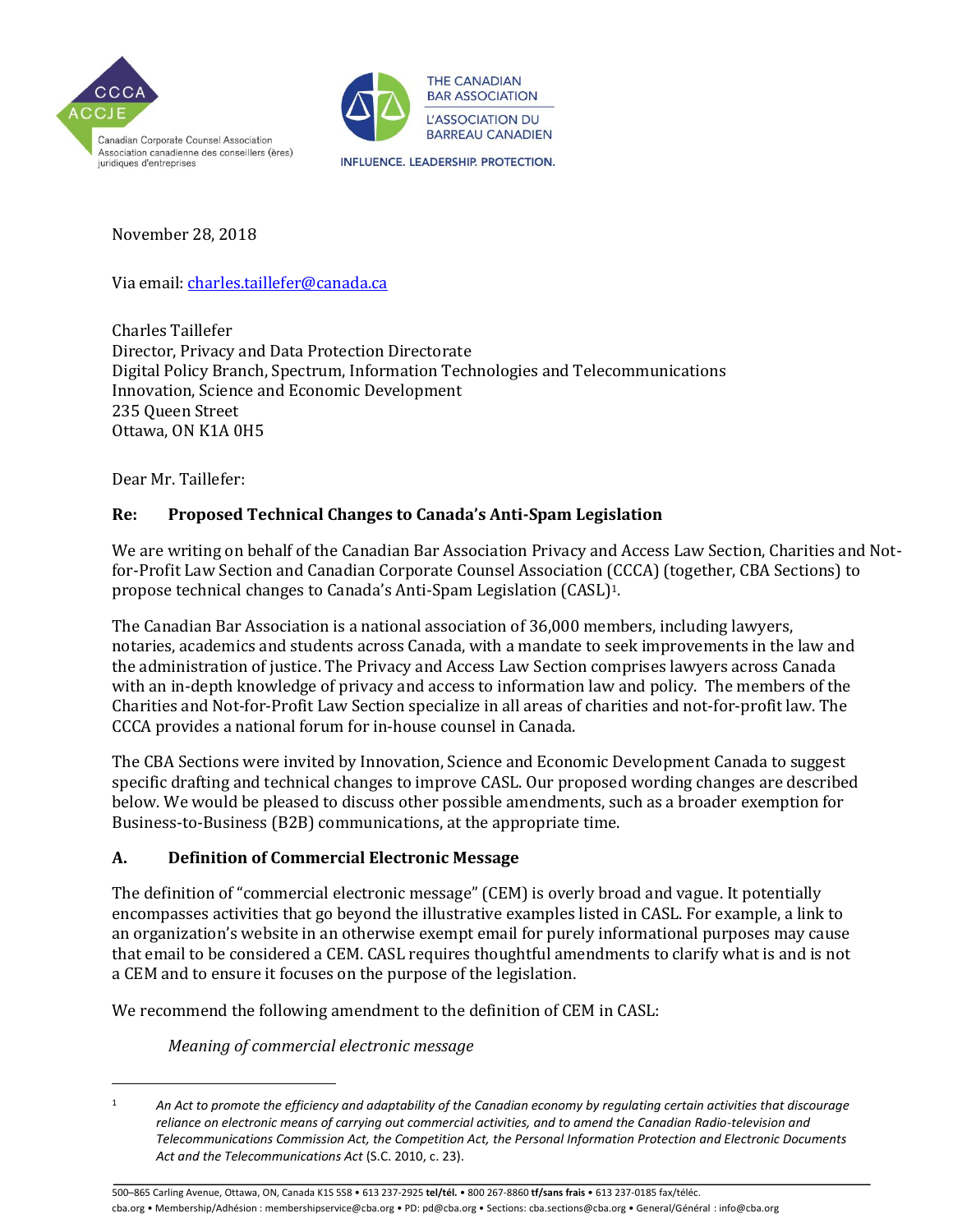1(2) For the purposes of this Act, a commercial electronic message is an electronic message that, *having regard to the content of the message, the hyperlinks in the message to content on a website or other database, or the contact information contained in the message, it would be*  reasonable to conclude has as its primary or principal purpose<del>, or one of its purposes,</del> to encourage participation in a commercial activity, including an electronic message that ...

## **B. Application of unsubscribe requirements to informational messages**

The main problem with this section as currently worded (for the listed categories of "public service messages") is that only the consent requirement is excluded. The unsubscribe requirement, stipulated in section 6(2)(c), is not excluded. It is not appropriate, and is potentially misleading, to require an unsubscribe in such messages. There should not be any suggestion that a recipient can require a sender not to send public service messages in the future and such an interpretation of CASL's intent would not be accurate. We propose that reference to section  $6(2)(c)$  be added to the introductory line of section 6(6) so as to exclude the unsubscribe requirement.

Section 6(6) of CASL, which sets out partial exemptions, implies that messages without any sales or promotional component (e.g., certain messages that provide "notification about factual information") are CEMs. As well, some exemptions in this section conflict with exemptions in the Regulations (e.g., the exemption for providing a requested quote or estimate).

We recommend the following amendment to section 6 of CASL:

## *Exception*

l

(6) Paragraphs (1)(a) and 2(c) doesdo not apply to a commercial electronic message that solely...

The sender identity and contact information requirements under section 2(1)(d) of the Electronic Commerce Protection Regulations<sup>2</sup> (CRTC) are overly complicated and, in part, unnecessary for section  $6(6)$  messages. For ease of reference, section  $2(1)(d)$  of the CRTC reads as follows:

 $(1)$  (d) the mailing address and either a telephone number providing access to an agent or a *voice messaging system, an email address or a web address of the person sending the message...* 

We propose that the sender ID requirement for section 6(6) messages be clarified and simplified by adding a section 2(3) to the CRTC that reads as follows:

(3) For purposes of messages governed by subsection  $6(6)$  of the Act, the information required under paragraphs (d) above shall be any of the mailing address, telephone number providing *access to an agent or a voice messaging system, an email address or a web address of the*  person sending the message or, if different, the person on whose behalf the message is sent.

Overall consideration of the approach to exemption and exceptions would be appropriate when a substantive review of CASL is undertaken.

## **C. Requirements for Installing Computer Programs**

Section 8(1) of CASL prohibits a person from installing or causing to be installed a computer program on another person's computer system without consent. Since this provision was drafted, more and more apps are installed via third parties (for example, by Apple's App Store and the Google Play Store). Users are performing the installations as they trigger the download of the apps.

If consent was not obtained from a user for an app installation because consent was not needed, the maker of the app also would not have received consent to "push" updates to that user pursuant to

<sup>2</sup> *Electronic Commerce Protection [Regulations](https://www.canlii.org/en/ca/laws/regu/sor-2012-36/latest/sor-2012-36.html?autocompleteStr=electronic%20commerce%20&autocompletePos=2)* (CRTC), SOR/2012-36.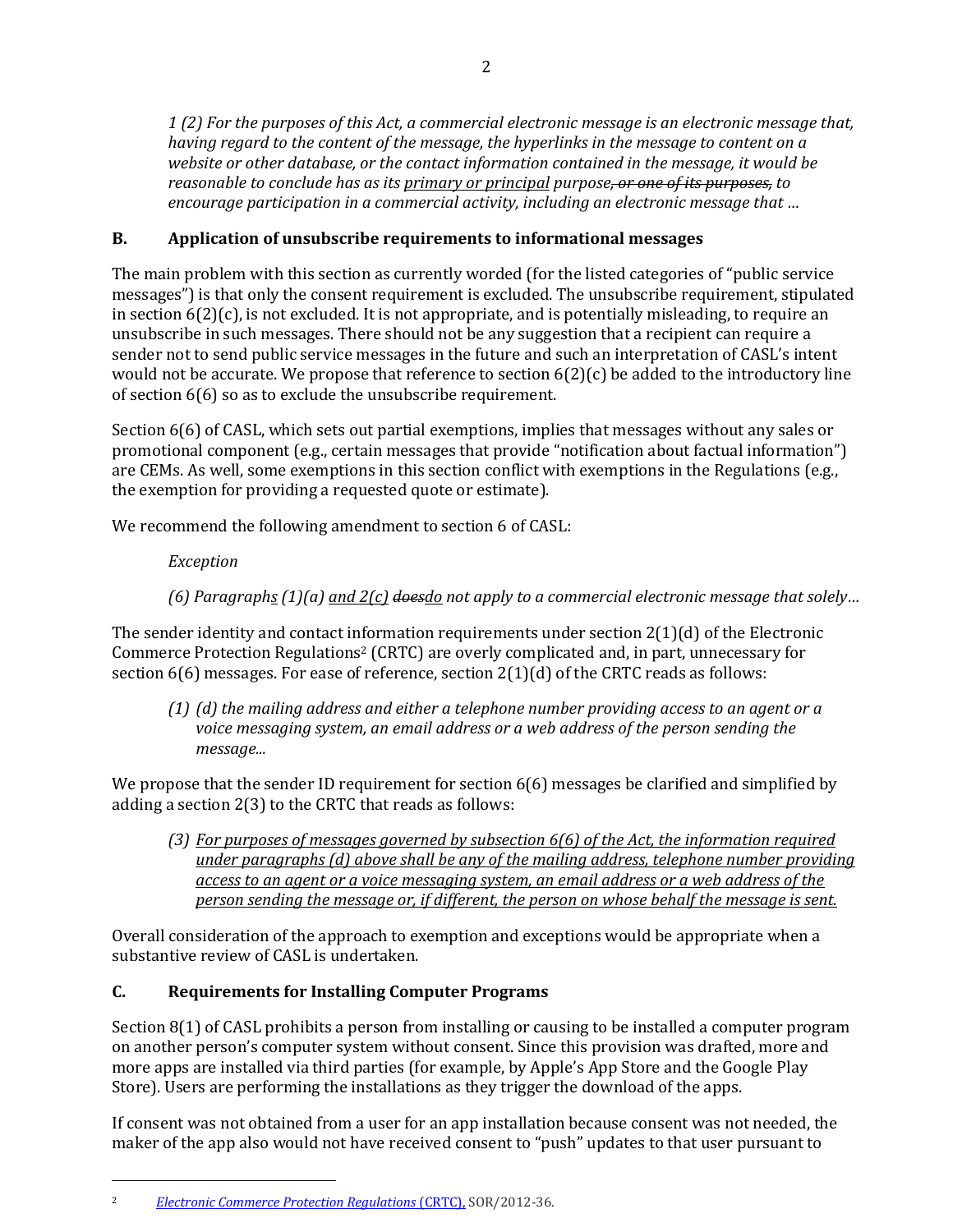section 10(7) of CASL. This could have the unintended effect of restricting companies from sending critical security updates and bug fixes to app users, exposing users to greater risks from hackers and other cyber criminals.

However, section 10(8) of CASL lists computer programs that a person is deemed to have expressly consented to, with section 10(8)(a)(vi) allowing for additional types of computer programs to be specified by regulation. The simplest means of correcting the identified issue would be to expand the list of additional types of computer programs specified in section 6(c) of the Electronic Commerce Protection Regulations, SOR/2013-221 to include security and other updates. This change would allow companies more freedom to resolve critical security issues and provide upgraded features to users without having to seek additional consent, and would be consistent with the intent of CASL to enhance efficiency and facilitate the use of electronic means of carrying out commercial activities.

We recommend the following amendment to section 6(c) of the Electronic Commerce Protection Regulations, SOR/2013-221:

## *Specified computer programs*

*6. The following programs are specified for the purposes of subparagraph 10(8)(a) (vi) of the Act:*

*(c) a program that:* 

(i) is necessary to correct a failure in the operation of the computer system or a computer *program installed on it and; or*

(ii) updates or upgrades of an installed computer program, provided that such update or upgrade does not cause the computer program to perform a function described in subsection 10(5) of the Act unless express consent was previously provided for the function in accordance with *subsection 10(4) of the Act. is installed solely for that purpose.*

With these changes, CASL could also be amended and simplified by deleting section 10(7) if desired*.*

As a housekeeping item, we also suggest consistent use of the term "computer program" in CASL and the CRTC. "Program" is used in a number of spots, rather than the defined term "computer program".

# **D. Requirement for Separate Consents**

Section 4 of the CRTC requires that express consent be sought separately for sending CEMs (section 6), altering transmission data (section 7), and installing a computer program on someone else's computer (section 8). *Compliance and Enforcement Bulletin 2012-548* <sup>3</sup> requires that consents be kept separate from the request for consent for general terms of use and conditions of sale. The multitude of consent requirements is confusing to both consumers and businesses. While this approach may make sense when unexpected or potentially harmful activities are contemplated, it is not necessary in all cases.

The CBA Sections would welcome the opportunity to discuss how to make these requirements more practical and efficient for businesses and consumers alike, and to ensure the requirements reflect the original legislative intent.

3 <https://crtc.gc.ca/eng/archive/2012/2012-548.htm>

 $\overline{\phantom{a}}$